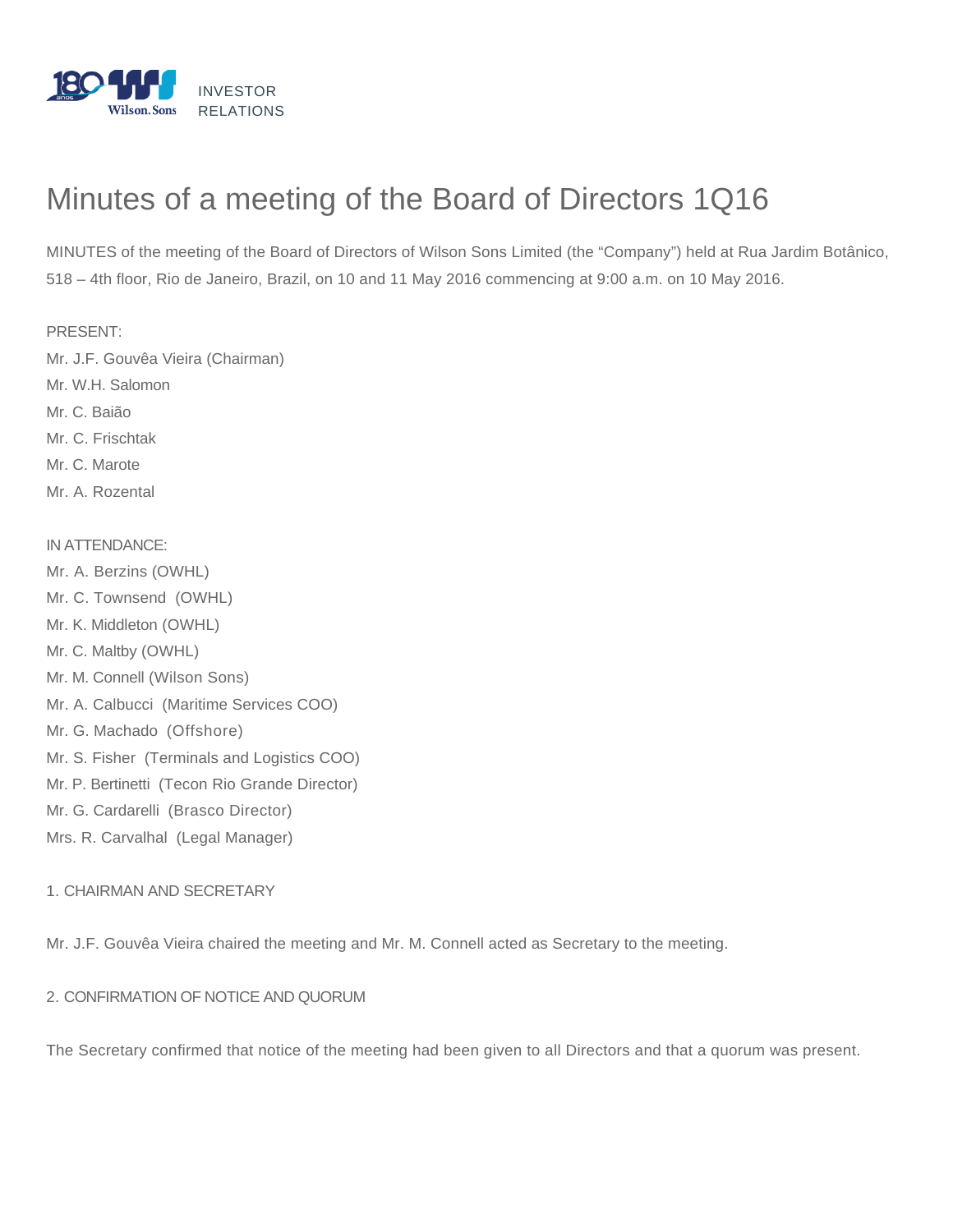### 3. MINUTES

The minutes of the Board of Directors' meetings held on 20 and 21 March 2016 were approved.

#### 4. MANAGEMENT PRESENTATION

Mr. M. Connell presented the Management Report for the quarter ended 31 March 2016 and provided details of the operating performance against the 2016 Budget, as well as a comparison to the 2015 period.

This presentation also included a review of the performance of each Business Unit with a comparison of 1Q 2016 IFRS results against 1Q 2015 together with a breakdown of CAPEX, Debt and Cash Flow movement during 1Q 2016.

The Board noted this Report.

5. BOARD MEETING ADJOURNMENT (10.43am)

The Board meeting was then adjourned to conduct the Audit Committee Meeting.

6. BOARD MEETING RECONVENED (11.15am)

Following completion of the Audit Committee Meeting, the Board meeting was then reconvened.

7. FINANCIAL STATEMENTS AND AUDITORS REPORT

Following the recommendation of the Audit Committee, the Directors reviewed in detail the consolidated financial statements of the Company and notes to such financial statements for the period ended 31 March 2016.

After discussion, it was:

RESOLVED that the consolidated financial statements of the Company for the period ended 31 March 2016 together with the auditor's report thereon, as presented to the meeting, be and are hereby approved and that any Director be and is hereby authorised to sign the balance sheet on behalf of the Board of Directors.

FURTHER RESOLVED that any Director be and is hereby authorised to execute the representation letter to KPMG on behalf of the Board of Directors.

8. REVIEW AND APPROVAL OF A DISCLOSURE NOTE TO INVESTORS

A draft disclosure note to investors was reviewed by the Directors. After discussion and amendments to such